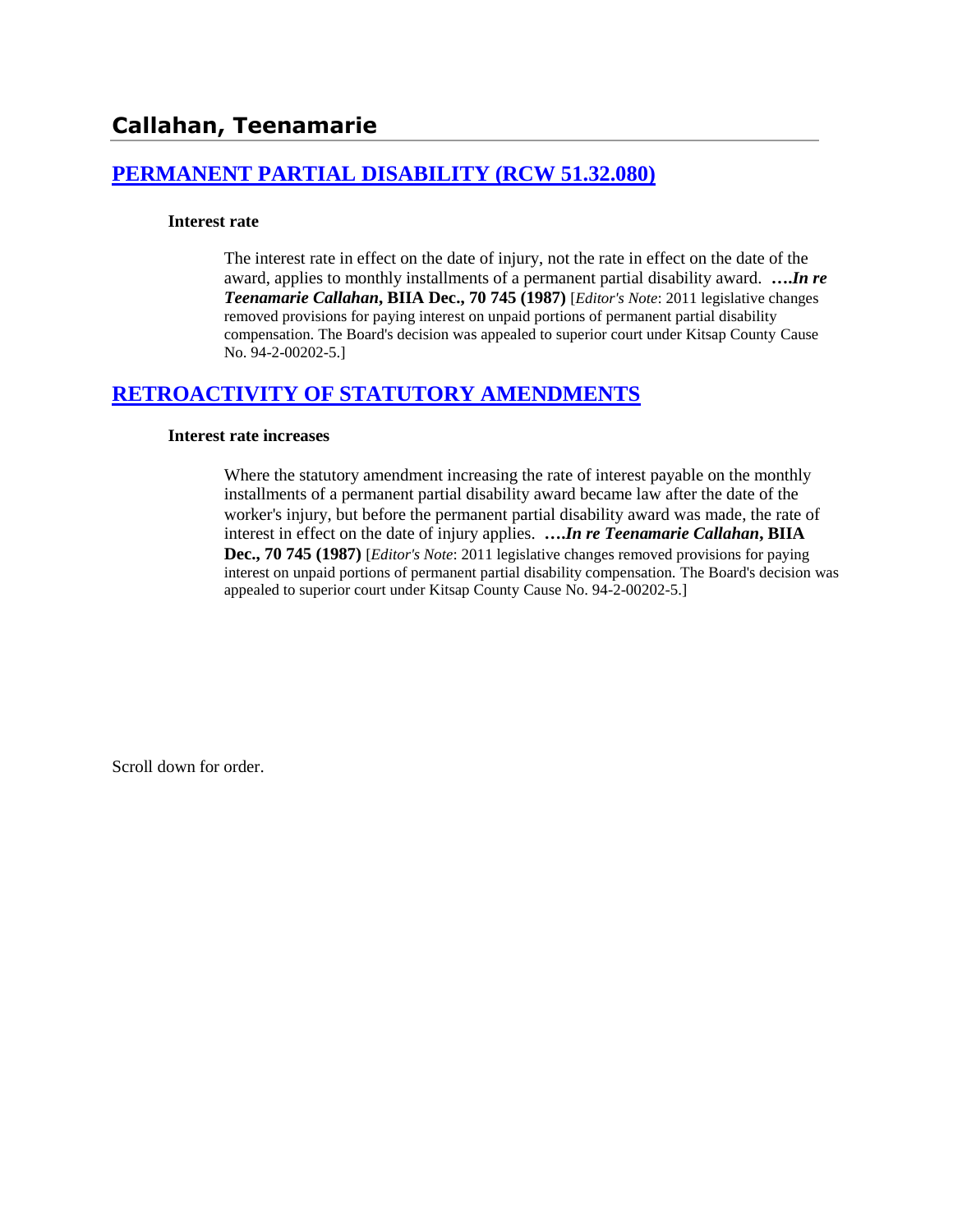## **BEFORE THE BOARD OF INDUSTRIAL INSURANCE APPEALS STATE OF WASHINGTON**

**)**

**IN RE: TEENAMARIE CALLAHAN ) DOCKET NO. 70,745**

**CLAIM NO. H-668250 ) DECISION AND ORDER**

APPEARANCES:

Claimant, Teenamarie A. Callahan, by William C. Decker, Esq.; Meade Brown, Legal Assistant

Employer, Children's Industrial Home of Tacoma, None

Department of Labor and Industries, by The Attorney General, per Deborah E. Hilsman, Assistant

This is an appeal filed by the claimant on June 3, 1985 from an order of the Department of Labor and Industries dated April 25, 1985 which adhered to the provisions of a prior order dated March 22, 1985, which had been issued pursuant to a Board Order on Agreement of Parties dated February 25, 1985, and further directed that payments were to be made in monthly installments, the unpaid balance of the permanent partial disability award to accrue interest at 6% per annum pursuant to RCW 51.32.080. The Department order is **AFFIRMED**.

# **DECISION**

Pursuant to RCW 51.52.104 and RCW 51.52.106, this matter is before the Board for review and decision on a timely Petition for Review filed by the Department of Labor and Industries to a Proposed Decision and Order issued on July 2, 1986 in which the order of the Department dated April 25, 1985 was reversed, and this matter remanded to the Department of Labor and Industries with direction to close the claim pursuant to the Order of the Board of Industrial Insurance Appeals dated February 25, 1985, with time loss compensation as paid, and permanent partial disability awards of 3% of the maximum allowable for unspecified disabilities for a labyrinthine disturbance, 75% of the amputation value of the left leg above the knee joint with a short thigh stump, 75% of the amputation value of the right leg above the knee joint with a short thigh stump, and 100% complete loss of hearing in the right ear, less the previous advance on permanent partial disability, the balance of the permanent partial disability awards to be paid in installments, plus 8% interest per annum on the unpaid balance pursuant to RCW 51.32.080(4), as amended effective July 1, 1982.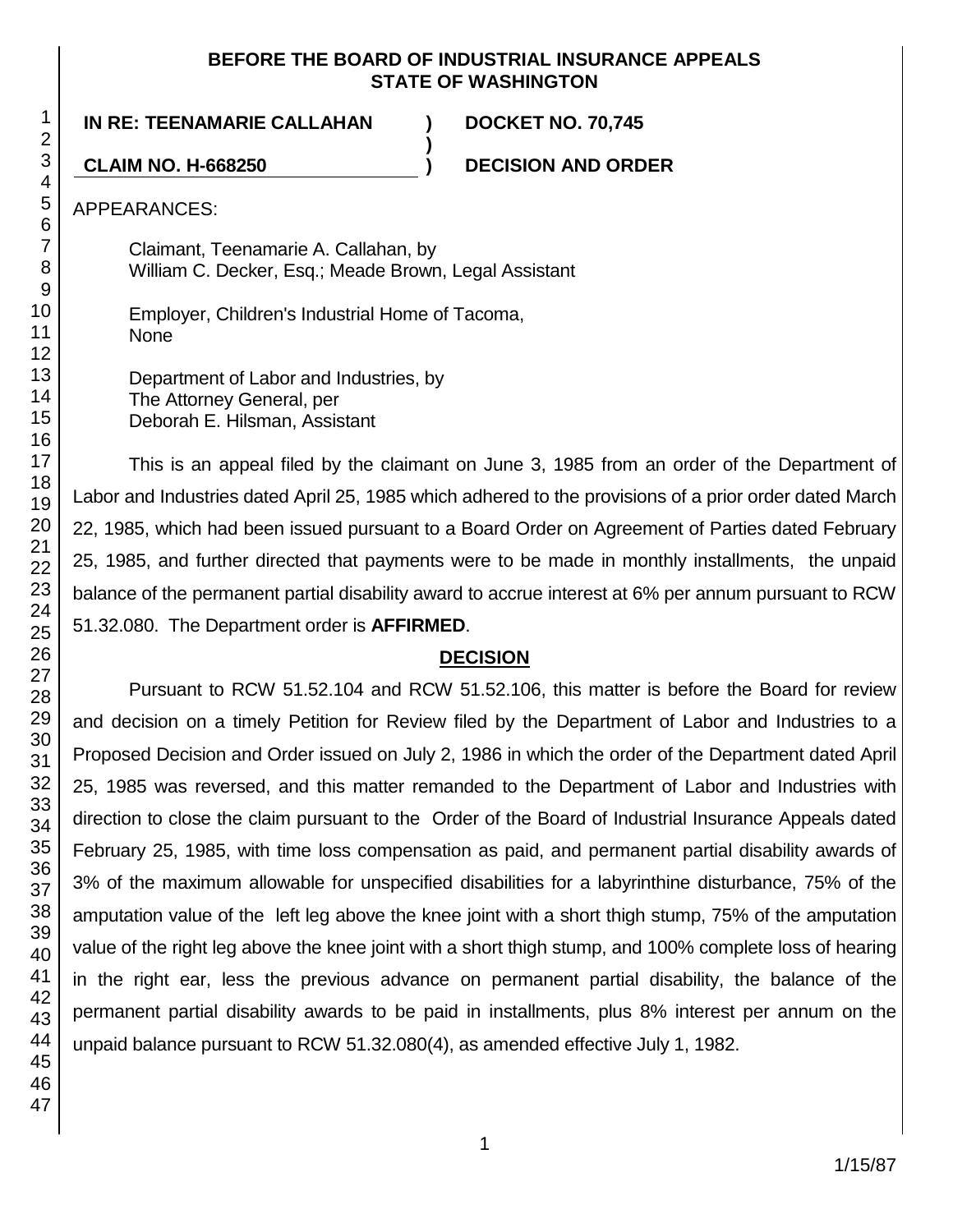The Board has reviewed the evidentiary rulings in the record of proceedings and finds that no prejudicial error was committed and said rulings are hereby affirmed.

The legal issue presented by this appeal is: Which statutory rate of interest should be paid on the unpaid balance of a permanent partial disability award under RCW 51.32.080(4) -- the rate in effect on the date of injury or the rate in effect on the date the Department awarded the permanent partial disability?

On the date of the claimant's industrial injury, RCW 51.32.080(4) provided for payment of 6% per annum interest on the unpaid balance of the permanent partial disability award. This section of the statute was amended effective July 1, 1982, increasing the interest rate to 8% per annum. On June 13, 1984, the Department closed this claim with various awards which were increased on appeal to the Board. The Department, by operation of RCW 51.32.080(4), awarded interest at 6% per annum, on the unpaid balance of the permanent partial awards, contending that claimant's rate of interest is controlled by the rate in effect on the date of injury. Claimant contends that the interest rate is separate and unique from the award and should be controlled by the rate in effect when the award is made.

The law is well settled in this state that rights of claimants under the Workers' Compensation Act are controlled by the law in force at the time of the person's injury, rather than by a law which becomes effective subsequently. Thorpe v. Department of Labor and Industries, 145 Wash. 498 (1927); Foster v. Department of Labor and Industries, 161 Wash. 54 (1931); Sheldon v. Department of Labor and Industries, 168 Wash. 571 (1932); Lynch v. Department of Labor and Industries, 19 Wn.2d 802 (1944); Barlia v. Department of Labor and Industries, 23 Wn.2d 126 (1948); Bodine v. Department of Labor and Industries, 29 Wn.2d 879 (1948); Ashenbrenner v. Department of Labor and Industries, 62 Wn.2d 22 (1963).

Another basic rule of statutory construction is that a statute will be presumed to operate prospectively only, and that it will not be held to apply retrospectively in the absence of language clearly indicating such legislative intent. Lynch v. Department of Labor and Industries, supra.

We must then first look to the legislative intent in enacting the July 1, 1982 amendment, as to whether the Legislature intended to designate the law in effect at the time of injury or in effect when the award is made as controlling the rate of interest. No specific intent is articulated in the statute itself, nor is there any record of legislative discussion as to which interest rate would be applied to injuries occurring before the effective date of the statute. However, keeping in mind the same rules of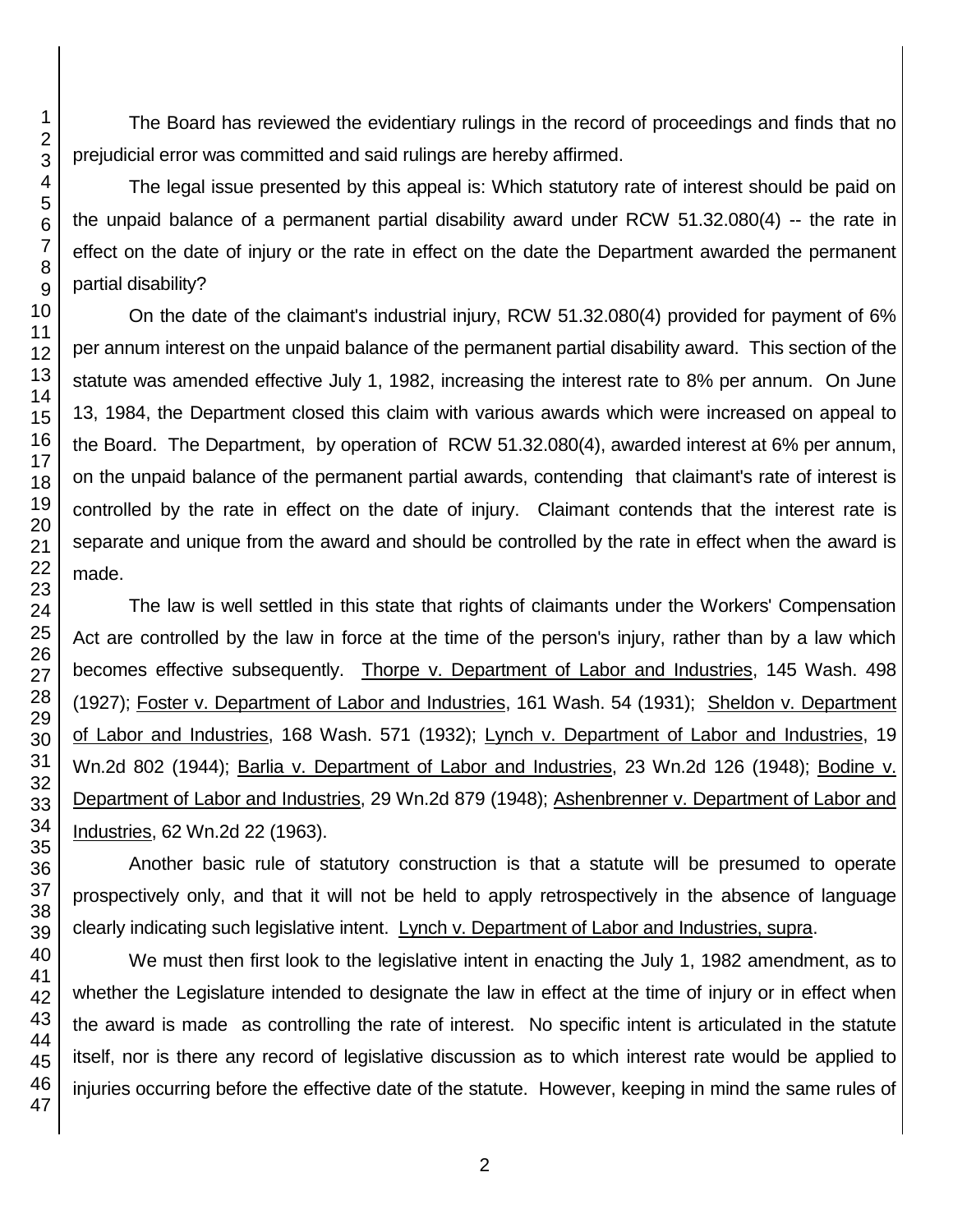statutory construction cited by the court in Ashenbrenner, we must presume that the Legislature did not intend to overturn settled legal principles by implication. We must further presume that the Legislature was familiar with the rules, prior legislation, prior court decisions pertaining to prospective and retrospective effect of legislation, and the law governing the amount of awards of workers' compensation. We can only conclude that the Legislature intended no departure from the long established "date of injury" rule.

The crux of the claimant's argument is that interest on the unpaid balance of the permanent partial disability award is separate and distinct from that award, and that therefore the interest is not a benefit or right, but is a remedy applied now by statutory right for the loss of use of the money and that an amendment in the interest rate is a change in "procedure." If the interest is not a right but is distinct from and not a part of the award, claimant's argument is that an amendment to the section of the Act setting out the interest rate should be applied without regard to the date of injury, contrary to enforcement of other rights and benefits in the Industrial Insurance Act. We do not agree with claimant's contention.

RCW 51.32.080 is the section of the Industrial Insurance Act dealing with the schedule of awards for specified and unspecified permanent partial disability. The right to interest on unpaid balances of permanent partial disability awards is not contained in a separate or different part of the Act. As stated by the court in State v. Houk, 32 Wn.2d at 684 and 685:

> Statutes in pari materia must be construed together. Statutes in pari materia are those which relate to the same person or thing, or the same class of persons or things; and in construing a statute or statutes, all acts relating to the same subject matter or having the same purpose should be read in connection therewith as together constituting one law. The object of the rule is to ascertain and carry into effect the intent of the Legislature, and it proceeds upon the supposition that the several statutes having to do with related subject matters were governed by one spirit or policy, and were intended to be consistent and harmonious in their several parts and provisions. [Citing cases]

We are persuaded that the interest awarded on unpaid balance of permanent partial disability awards relates to the same subject matter as the permanent partial disability award itself. In other words, the interest is part and parcel to the award. The interest provision is contained in the same provision of the Act as scheduled permanent partial disability awards; like a permanent partial disability award, it is unknown at the time of injury whether it will be made or in what amount; the interest is awarded automatically and is not dependent on actions of the employer or the claimant; the interest is a right to

1